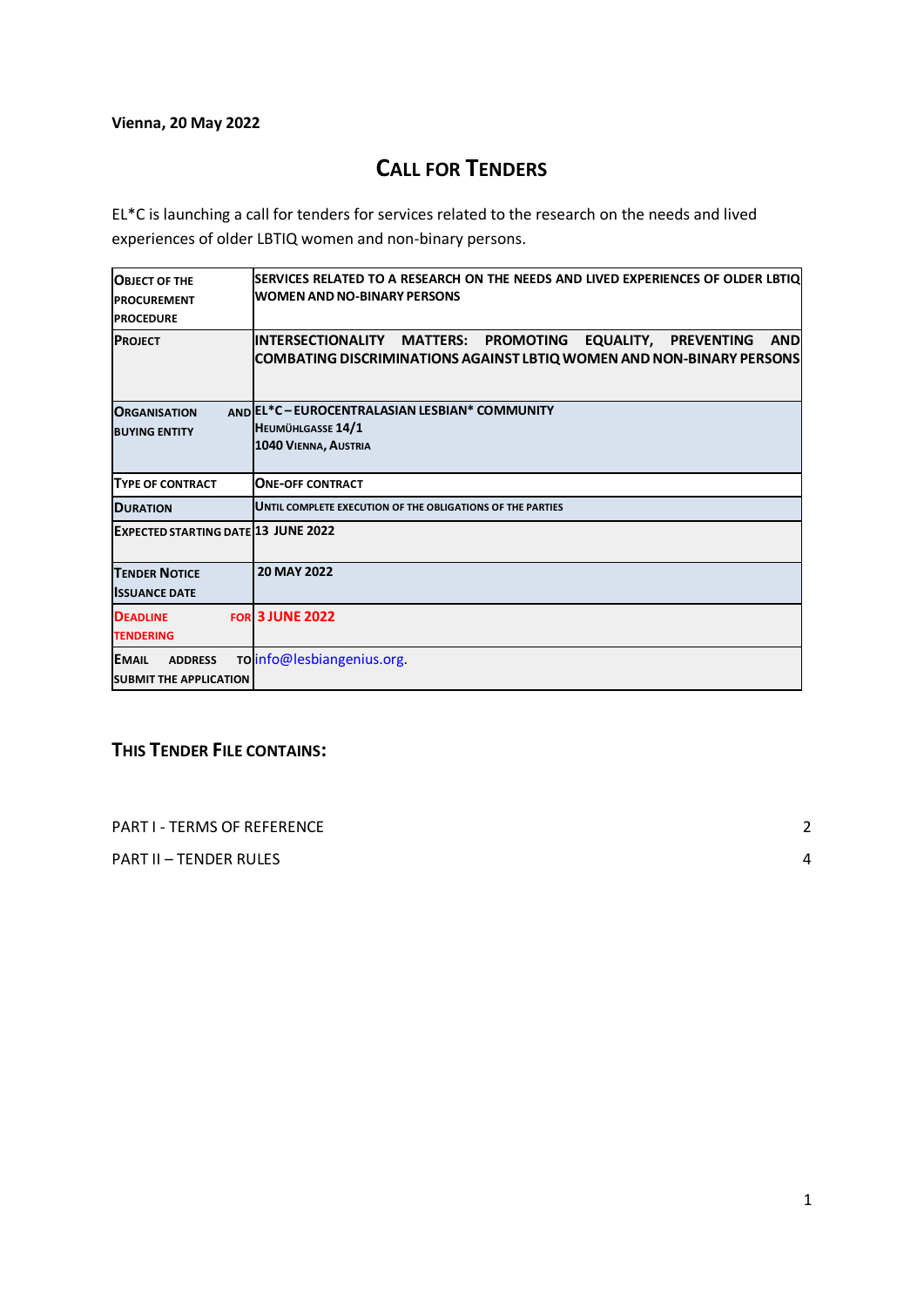# <span id="page-1-0"></span>**PART I - TERMS OF REFERENCE**

## **FOR A CONSULTANT OR A COMPANY PERFORMING RESEARCH ON THE NEEDS AND LIVED EXPERIENCES OF OLDER LBTIQ WOMEN AND NON-BINARY PERSONS.**

## A. DELIVERABLES

The subject of this procurement is the collection of information on needs and challenges and experiences of older LBTIQ women and non-binary persons, to analyse the impact of factors, such as gender, gender expression, sexual orientation and old age in their lived realities. The research will focus on European Union Member States. The research will focus on socio-economic vulnerabilities for older LBTIQ women and non-binary persons, especially financial and housing issues following retirement, as well as to barriers in access to healthcare, social care, and long-term care as well as the impact of systematic discrimination on mental health. The research should also aim to focus on good practices as well as individual and collective strategies put in place by older LBTIQ women and non-binary persons, organisations and institutions to mitigate the effect of systematic discrimination and oppressions in their daily lives.

The consultant will have to:

- 1. Provide a detailed workplan of the project, including a timeline for the deliverables in line with the proposed timeline of the project
- 2. Conduct desk research on existing data concerning the specific vulnerabilities of older LBTI women and non-binary persons
- 3. Conduct a mapping exercise and consultation with organisations and institutions working on aging, on older women and older LGBTI people.
- 4. Define in collaboration with EL\*C staff, a detailed plan on data collection in line with the results of the mapping exercise (multi-methodological approach including surveys/field visits/focus groups/interviews). The consultant will take into account the difficulties in reaching out to this population and the need to collect data from a diverse group of people in terms of ethnicity, origins, citizenship and place of residence, migration status and ability.
- 5. Implement the data collection plan, e.g. by drafting a survey, conducting interviews and/or focus groups. The data collection should be an empowering moment for the participants, not focusing only on challenges, discriminations, and issues but also on achievements, goals, and life lessons.
- 6. Present the results (final and preliminary) of the research at appropriate venues, including the EL\*C Conference.
- 7. Draft, in collaboration with the EL\*C staff, the research report.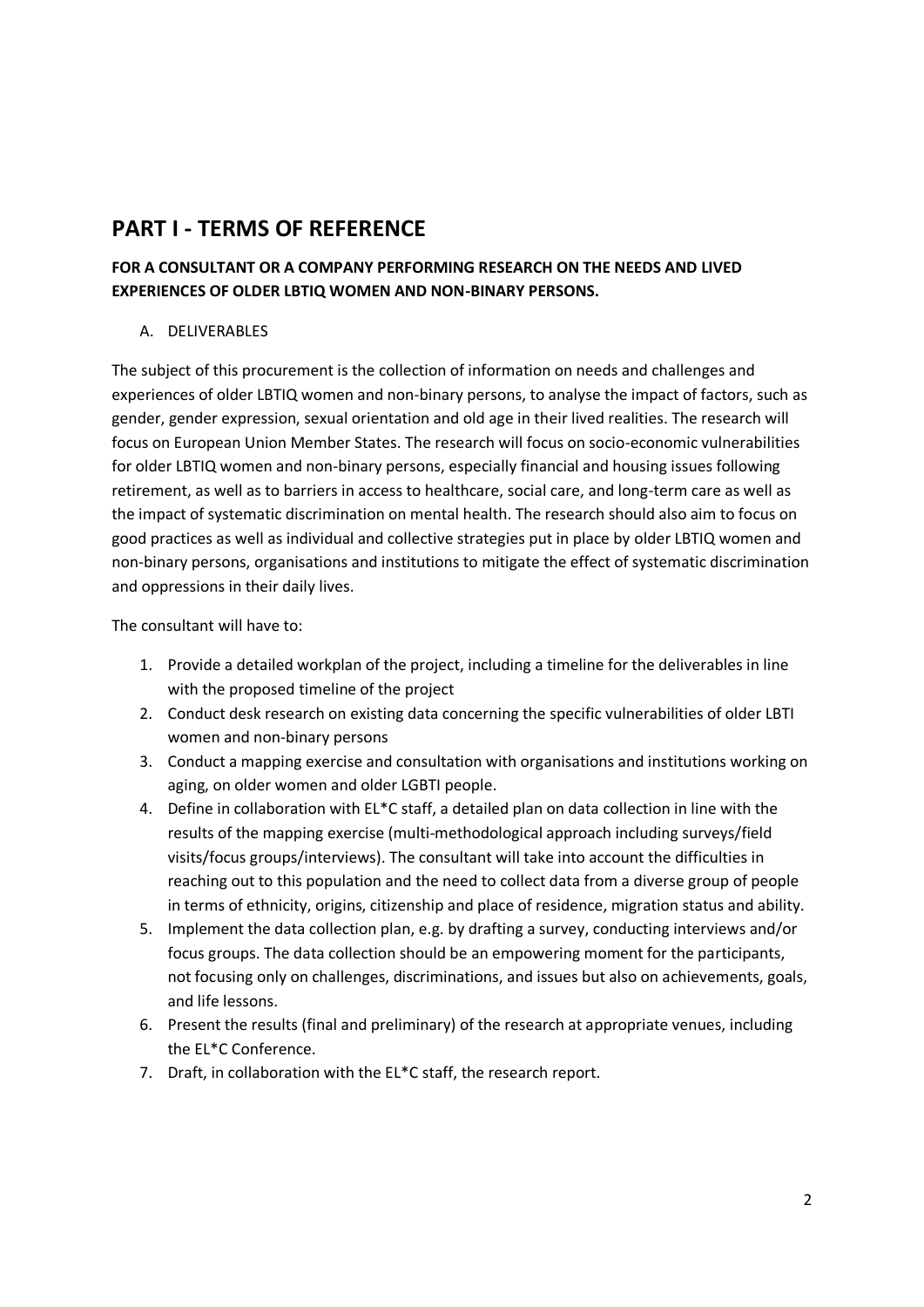The proposed timeline for this project is as follow (please keep in mind that travel might be required depending on the plan on data collection):

| <b>Deliverable</b>                               | Delivery date                          |
|--------------------------------------------------|----------------------------------------|
| Detailed workplan (Deliverable 1)                | 20 June 2022                           |
| Desk research (Deliverable 2)                    | 27 June 2022                           |
| Mapping and consultations (Deliverable 3)        | 27 July 2022                           |
| Plan for the data collection (Deliverable 4)     | 7 August 2022                          |
| Data collection (Deliverable 5)                  | 15 August - 15 October 2022            |
| Presentation preliminary results (Deliverable 6) | End of September 2022 (during European |
|                                                  | Lesbian* Conference)                   |
| Report (Deliverable 7)                           | 15 November 2022                       |

## B. FEE

The Provider, shall send a quote (Pro Forma invoice) and include:

- the Service Provider's name and address;
- its VAT number;
- the full list of services;
- the fee per type of deliverables (in the local currency, tax exclusive);
- the total amount per type of deliverables (in the currency, tax exclusive);
- the quota should specify all costs
- the total amount, tax exclusive, the applicable VAT rate, the amount of VAT and the amount VAT inclusive
- the budget should include all costs related to this consultancy, including for example travel costs.

Should the Provider be willing to further break down its financial offer, it is invited to do so on a separate sheet, attached to the other supporting documents.

## C. HOW WILL THIS ONE-OFF CONTRACT WORK?

Once this consultation and the subsequent selection are completed, you will be informed accordingly. Deliverables will then be carried out in compliance with the description of deliverables as provided in the Terms of Reference. The Provider will be responsible for providing any deliverable before the deadline(s) fixed in the Contract.

## D. ASSESSMENT

## **Exclusion criteria**

Tenderers shall be excluded from participating in the tender procedure if they:

● have been sentenced by final judgment on one or more of the following charges: participation in a criminal organisation, corruption, fraud, money laundering;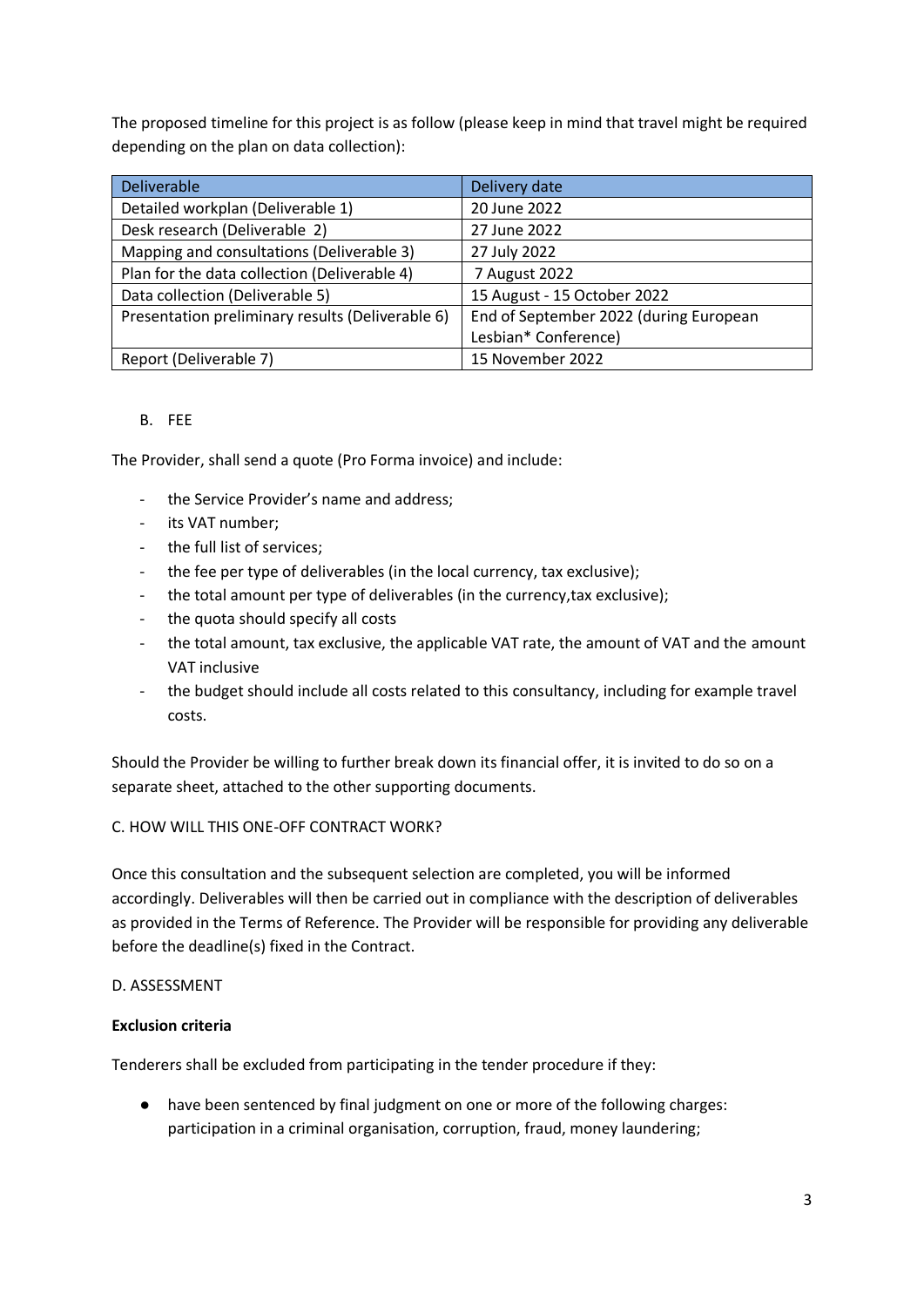- are in a situation of bankruptcy, liquidation, termination of activity, insolvency or arrangement with creditors or any like situation arising from a procedure of the same kind, or are subject to a procedure of the same kind;
- have received a judgment with res judicata force, finding an offence that affects their professional integrity or serious professional misconduct;
- do not comply with their obligations as regards payment of social security contributions, taxes and dues, according to the statutory provisions of their country of incorporation, establishment or residence;
- are or are likely to be in a situation of conflict of interests;
- have been accused of practicing discriminatory or derogatory acts towards the LGBTI community;
- have been accused of human rights violations of any kind;

## **Eligibility criteria**

The consultant shall demonstrate that they fulfill the following criteria (to be assessed on the basis of all supporting documents listed in Section E):

- Demonstrated experience in conducting quantitative and qualitative data collection and research with LGBTQI communities and/or other marginalised communities
- Demonstrated intersectional feminist background
- Good understanding of current and past lesbian struggles and lesbian herstory
- Excellent drafting skills, especially in synthesizing data and results in accessible language
- Strong organizational, interpersonal, and project management skills
- Sense of initiative and ability to be self-supporting, including ability to deliver under pressure and within tight deadlines
- Excellent English
- Good knowledge of other EU languages is a strong asset

## **Award criteria**

- Quality of the offer (75%), including:
	- Quality of the proposed technical solutions (60%)
	- Qualification and experience of the staff dedicated to this project (15%)
- Financial offer (25%).

## E. DOCUMENTS TO BE PROVIDED

- $\geq$  CV of the consultant detailing past and current professional experience
- $\geq$  The Technical proposal

## $\geq$  The Provider, shall also send a quote (Pro Forma invoice) and including:

- the Service Provider's name and address;
- its VAT number;
- the full list of services;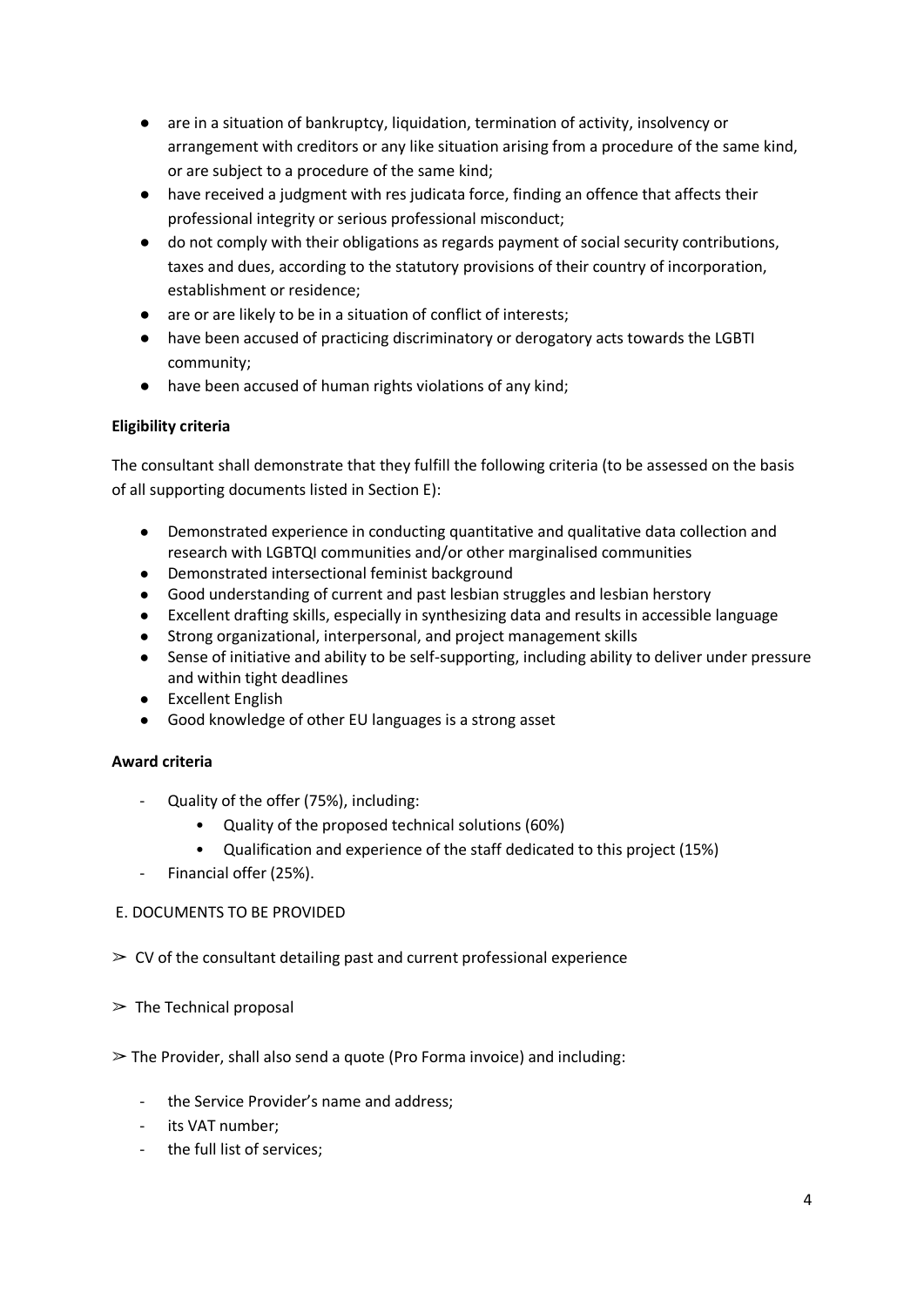- the fee per type of deliverables (in the local currency, tax exclusive);
- the total amount per type of deliverables (in the local currency, tax exclusive);
- the total amount, tax exclusive, the applicable VAT rate, the amount of VAT and the amount VAT inclusive
- the bugdet should include all costs related to this consultancy, including for example travel costs.

All documents should be submitted via e-mail to the following email address: info@lesbiangenius.org by 3 June 2022

All documents shall be submitted in English, failure to do so will result in the exclusion of the tender. If any of the documents listed above are missing, EL\*C reserve the right to reject the tender.

# <span id="page-4-0"></span>**PART II – TENDER RULES**

**FOR THE PROVISION OF SERVICES RELATED TO DEVELOPMENT OF THE FREE AND OPEN-SOURCE SOFTWARE FOR DOCUMENTING HATE CRIME AND DISCRIMINATION INCIDENTS AGAINST LGBTI+ PERSONS** 

## **ARTICLE 1 – IDENTIFICATION OF THE CONTRACTING AUTHORITY**

#### **1.1 Name and address**

**EL\*C – EUROCENTRALASIAN LESBIAN\* COMMUNITY HEUMÜHLGASSE 14/1**

**1040 VIENNA, AUSTRIA**

#### **1.2 Background**

This project addresses the needs and lived realities of older LBTI women and non-binary person, analysing in particular the intersecting forms of discrimination, that are related to the combination of factors and influences, such as gender, gender expression, sexual orientation and old age. The research will focus on socio-economic vulnerabilities for older LBTIQ women and non-binary person, especially financial and housing issues following retirement, as well as to barriers in access to healthcare, social care and long-term care.

Further details on the project are provided in the Terms of Reference.

#### **ARTICLE 2 – VALIDITY OF THE TENDERS**

Tenders are valid for 120 calendar days as from the closing date for their submission.

## **ARTICLE 3 – DURATION OF THE CONTRACT+**

The contract is concluded until **31 December 2022** and takes effect as from the date of its signature by both parties. The Deliverables shall be executed in accordance with the time-frame indicated in the Terms of reference.

#### **ARTICLE 4 – CHANGE, ALTERATION AND MODIFICATION OF THE TENDER FILE**